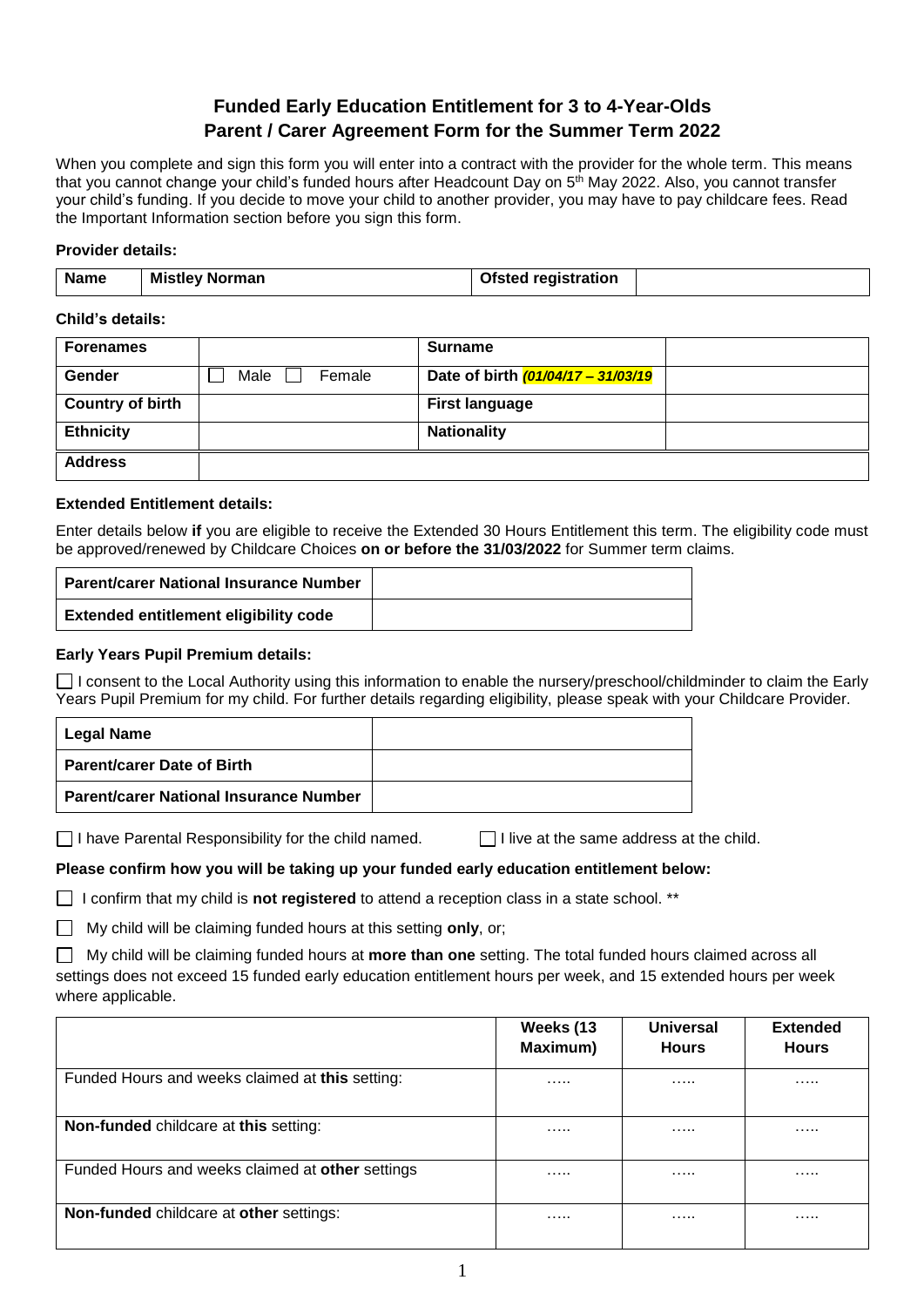#### **Stretched offer**

A stretched offer is when you take your entitlement over more than 38 weeks of the year, meaning your child may attend fewer hours per week for more weeks per term (to include the holidays, for instance). If your provider offers the stretched funding and you would like to utilise this, please see the below example of the hours per week your child would attend:

| Summer term                                         | Normal Claim | <b>Stretched Offer</b> |
|-----------------------------------------------------|--------------|------------------------|
| Number of weeks entitlement taken over              | 13 weeks     | 20 weeks               |
| Number of hours per week you are entitled to attend | 15 hours     | 9.75 hours             |
| Number of hours per week the provider will claim    | 15 hours     | 15 hours               |
| Number of FEEE hours that can be claimed            | 195 hours    | 195 hours              |

 I would like to stretch my funding over ….. weeks this term and understand the difference between the hours claimed by my provider and the hours my child will attend.

| I understand and consent to the personal information I have provided on this form to be shared with local authority<br>and Department for Education for the purpose of confirming my child's eligibility and enable this provider to claim<br>the entitlement on behalf of my child. Before signing please read the important information below/on the<br>back of this form |  |      |  |
|-----------------------------------------------------------------------------------------------------------------------------------------------------------------------------------------------------------------------------------------------------------------------------------------------------------------------------------------------------------------------------|--|------|--|
| Signed: Parent / carer                                                                                                                                                                                                                                                                                                                                                      |  |      |  |
| <b>Please print name</b>                                                                                                                                                                                                                                                                                                                                                    |  | Date |  |
| Signed: Childcare provider                                                                                                                                                                                                                                                                                                                                                  |  |      |  |
| <b>Please print name</b>                                                                                                                                                                                                                                                                                                                                                    |  | Date |  |

# **Important information**: **Please Read in Full**

## **The universal entitlement**

As a parent / carer of a child aged 3 to 4 years old, you can take up to 15 hours of funded early years provision per week. This is known as your child's Funded Early Education Entitlement (FEEE).

You need to fill in this form to tell us how you wish to take up the FEEE. We will use it to show that your child is accessing their FEEE with this provider. We will also use evidence of your child's identity and date of birth. This is because the provider will be claiming funding from Essex County Council.

#### **The extended entitlement for working parents**

You may get an extra 15 hours of childcare per week if you are an eligible working parent. This would be over 38 weeks during term time. Providers may choose how flexibly they offer this entitlement. But provider(s) may claim a maximum of 195 hours for the **Summer Term 2022**. Please complete the details on the form if you are claiming the extended entitlement.

Please note, all new claims for Extended Funding must be approved or reconfirmed by HMRC on or before the 31/03/2022 to receive the extended funding hours for the Summer 2022 term. ECC is unable to override this deadline date.

## **Early Years Pupil Premium**

Three and four-year-old children who get the FEEE might be able to get the Early Years Pupil Premium (EYPP). The EYPP gives providers extra money. They can use it to support children's learning and development. If you are on benefits and think you may be eligible, please fill in the *Early Years Pupil Premium details* section of this form.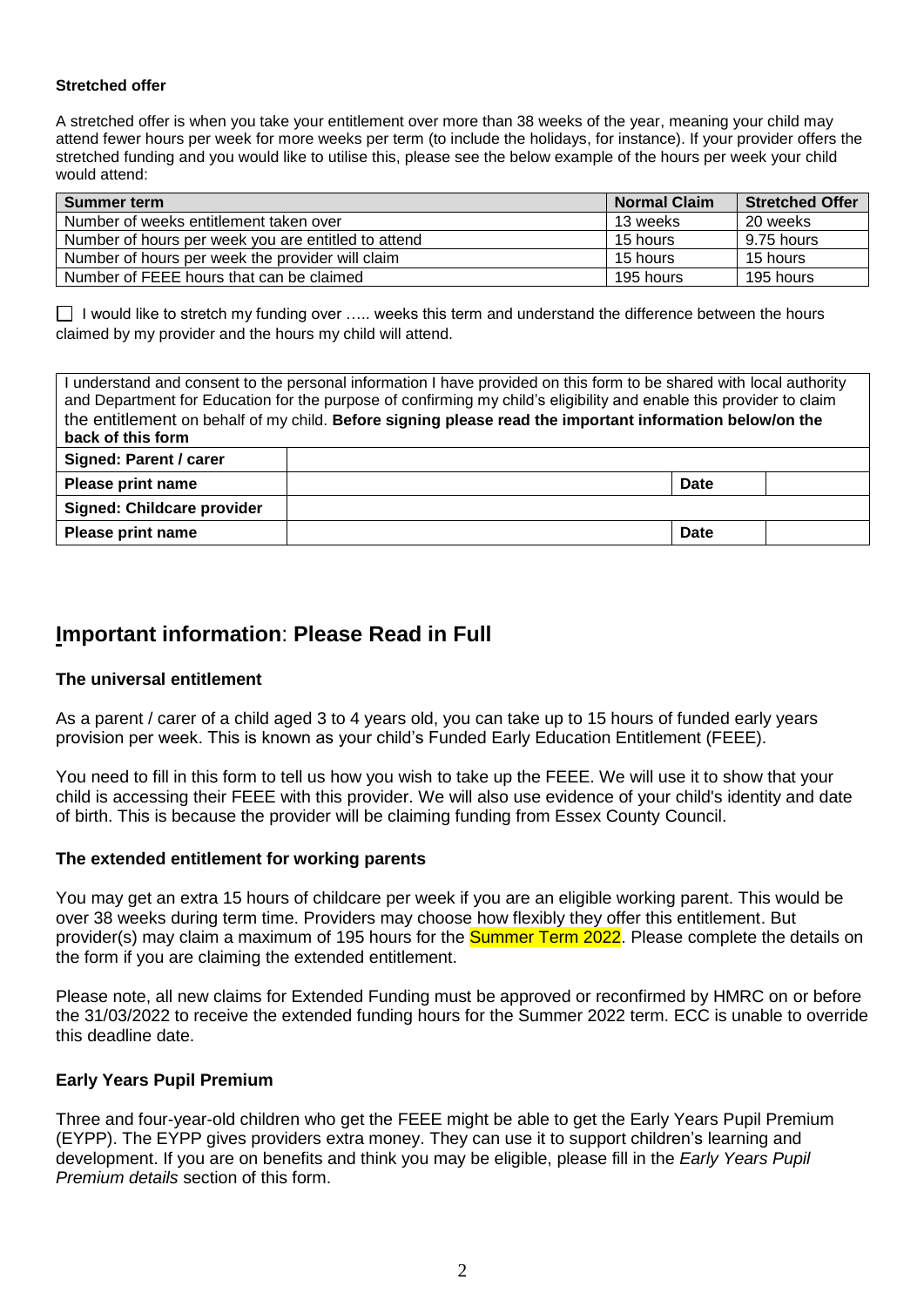# **Understanding the FEEE**

We make all calculations about your child's entitlement based on you taking:

- up to the maximum of 15 hours of childcare per week of the universal entitlement over 38 weeks during term time
- up to an additional 15 hours per week, if eligible, for the extended entitlement, over 38 weeks during term time

Some providers will allow you to take fewer hours per week, but over a longer period, for example 50 weeks, see below.

## **Splitting the hours between two, or more providers if eligible for the extended entitlement**

You can choose to split the extended entitlement hours between two or more providers. But you will need to agree the hours with each one. You can use a second or third provider if your chosen provider does not offer:

- the full 15 hours
- or 30 hours, if you are eligible

This means you can take up the remaining entitlement with a second or third provider.

The maximum number of FEEE hours per day that a provider can claim for your child is 10 hours. The most providers you can use in any one day is two.

If you have registered your child at two or more settings and the total hours you wish to access is more than your maximum entitlement, you must agree:

- with the providers how to split the funded hours
- how you will pay for the excess hours.

# **Additional charges**

If you are only accessing the FEEE, your provider should not ask you to pay extra.

Providers may charge for any goods or services, such as:

- meals
- optional extras
- additional hours of provision

But they should not do so as a condition of children accessing their FEEE. Also, you do not have to access more hours than those funded under your funded entitlement.

# **Starting school**

**\*\***You cannot claim FEEE if your child is due to start in a reception class at a state school. That means not a private or independent school. You may **not** claim FEEE during the 'phase in' period before your child starts in the reception class. Once registered in a reception class, children are not eligible for FEEE.